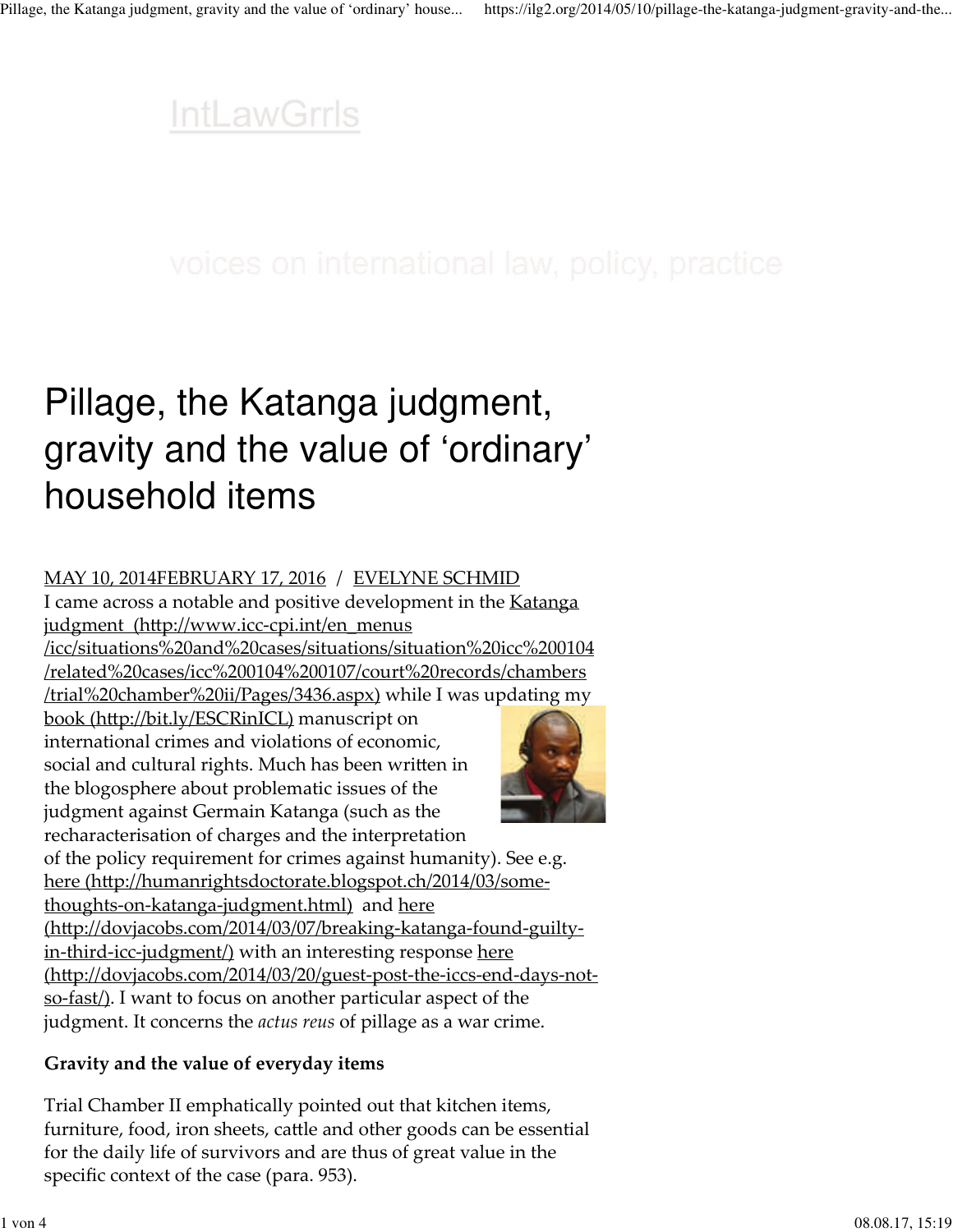Why is this important? Pillage is one of the oldest prohibitions criminalised as a war crime. Despite the available criminal provisions, pillage continues to be a frequent occurrence in armed conflicts and is often committed with impunity. The crime has attracted renewed attention in recent years and there are ongoing initiatives to prosecute (corporate) plunder during war (e.g. see here (http://www.opensocietyfoundations.org/reports/corporatewar-crimes-prosecuting-pillage-natural-resources) and here (http://www.stop-pillage.org/swiss-criminal-case/) for a case currently pending in Switzerland).

Pillage sometimes tends to be relegated to the background, considered merely to give context to other war crimes. If, for instance, a victim of rape also complains that perpetrators stole her household goods, the conventional reaction is usually to classify the victim as a victim of sexual violence 'only'. As I argue in my forthcoming book, past approaches have tended to conceptualise abuses primarily affecting survivors' socioeconomic well-being merely as the landscape against which abuses of civil and political rights are committed.

Yet, why not examine if the victim should be considered a victim of rape as well as of pillage, and hence, as a victim of a war crime which can overlap with violations of economic and social rights? The problem is that the pillaged property in many armed conflicts



may at first sight seems of marginal value to the lawyers involved in determining what abuses deserve what kind of attention. At a closer look, 'ordinary' household items or a chicken can be of important practical value. Victims might desperately need their household

utensils to carry drinking water from the well or the theft of livestock may have deprived victims of their only sources of protein.

Yet, some have argued that only the theft of items of a certain value are subject to ICC jurisdiction because war crimes are crimes of concern to the international community as a whole and pillaging items of 'marginal value' would not be covered. The added value of the clarification by Trial Chamber II in *Katanga* is the recognition that care must be taken to assess the practical value of property for victims. This is particularly important when the property played an important role in victims' enjoyment of rights such as the right to food, water or shelter, including as the underlying determinants of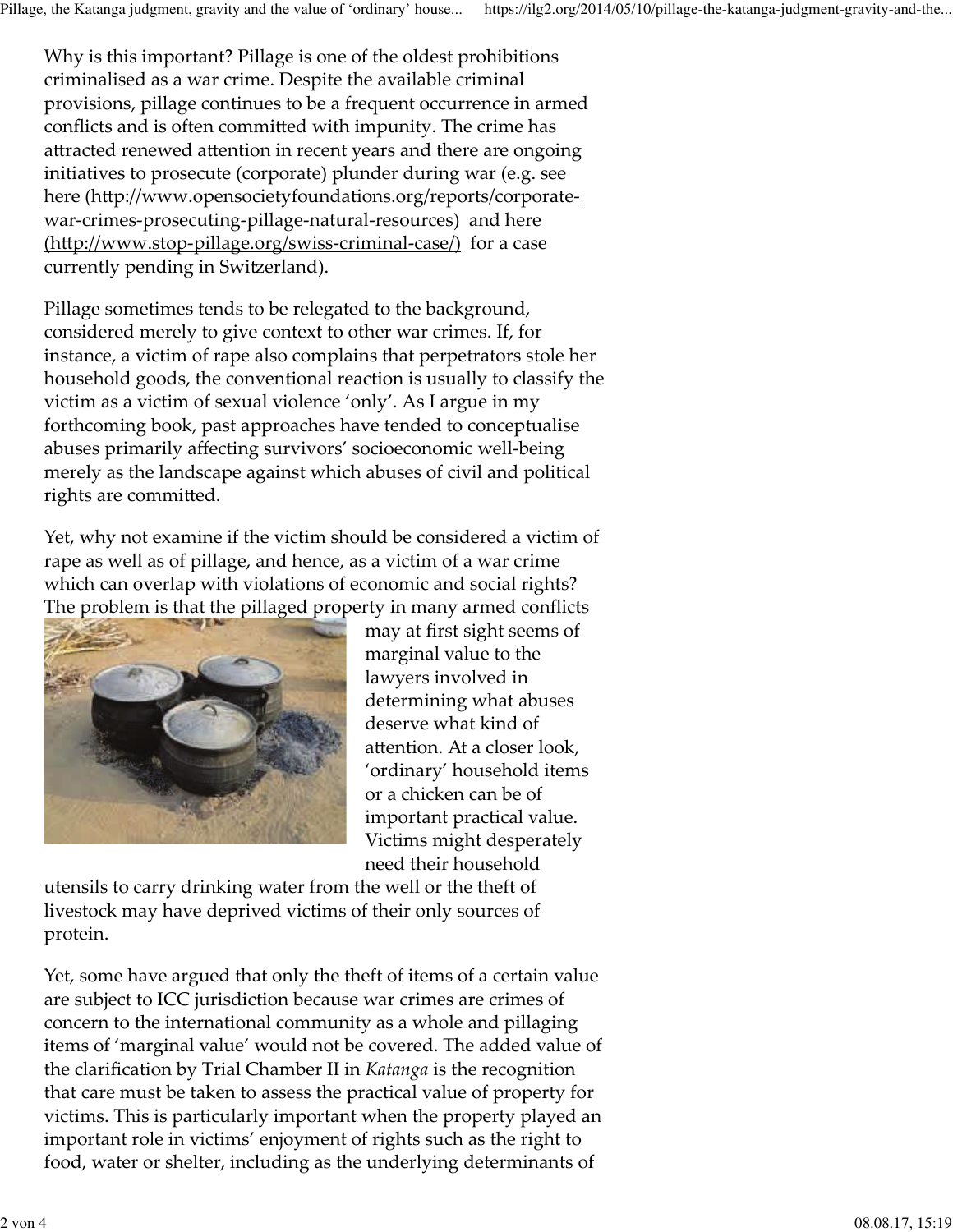health. The finding by the ICC Trial Chamber is a continuation of statements made by the same Trial Chamber in *Bemba* (Decision on the Charges, 15 June 2009, para. 317) after the ICTY in *Gotovina* stressed that 'a case-by-case assessment is necessary' (Trial Judgment, 15 April 2011, para. 1672). This evolution of the case-law on pillage demonstrates that judges recognise the gravity of the theft of livestock and 'ordinary' household items.

The ICC will have further opportunities to address allegations of pillage in the case against Congolese rebel leader Ntaganda as well as in the situation of Mali, where the Prosecutor currently investigates the looting of food reserves, shops and hospital equipment.



ICC , **PILLAGE WAR CRIMES DEMOCRATIC REPUBLIC OF CONGO** 

## 2 thoughts on "Pillage, the Katanga

**Justice**